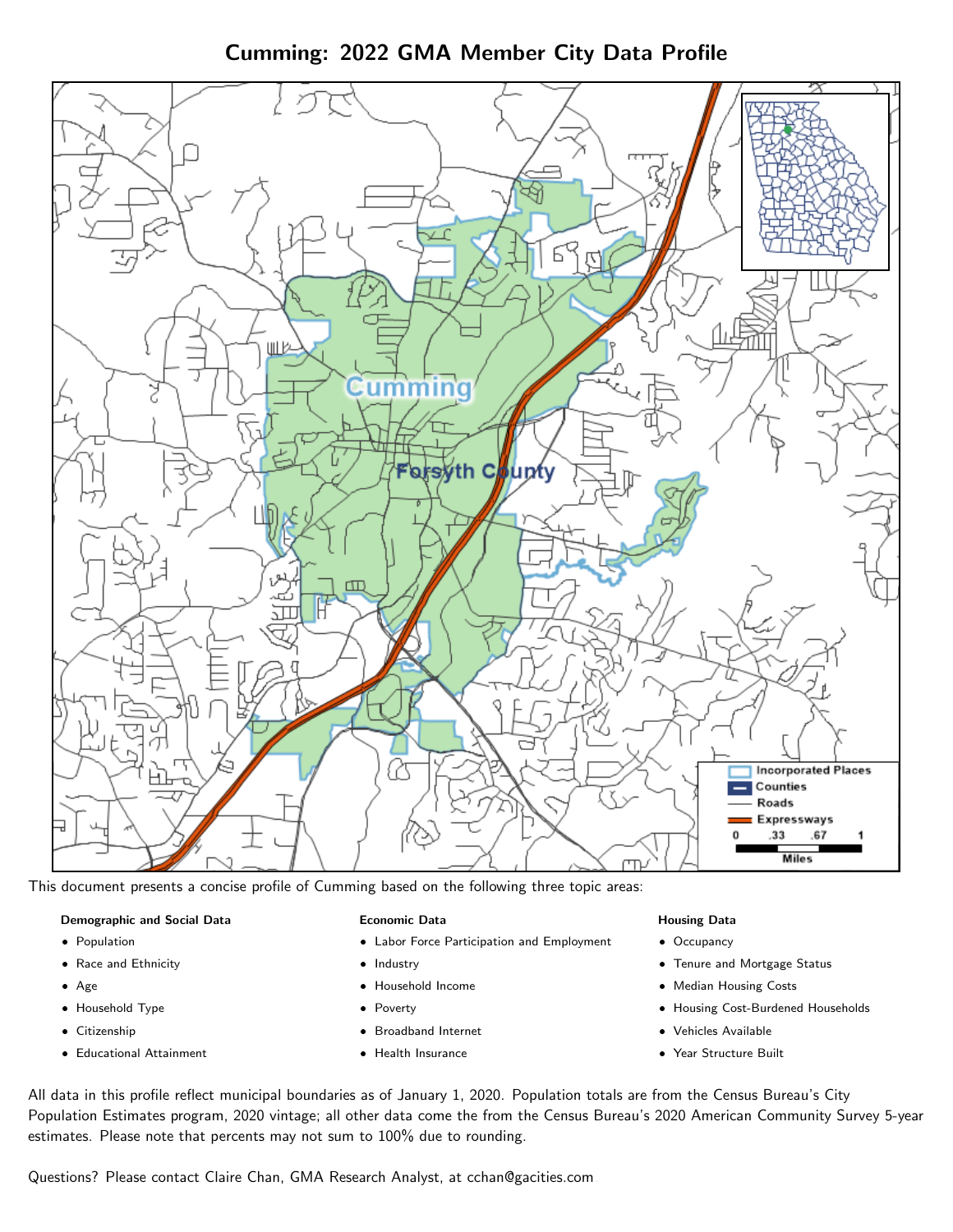## Cumming: Demographic and Social





**Citizenship** 



Source: American Community Survey, 2020 5-year estimates, table B05002 Source: American Community Survey, 2020 5-year estimates, table B15002

Race and Ethnicity



Source: U.S. Census Bureau, City Population Estimates, 2020 vintage Source: American Community Survey, 2020 5-year estimates, table B03002

### Household Type



Source: American Community Survey, 2020 5-year estimates, table B01001 Source: American Community Survey, 2020 5-year estimates, table B11001

#### Educational Attainment



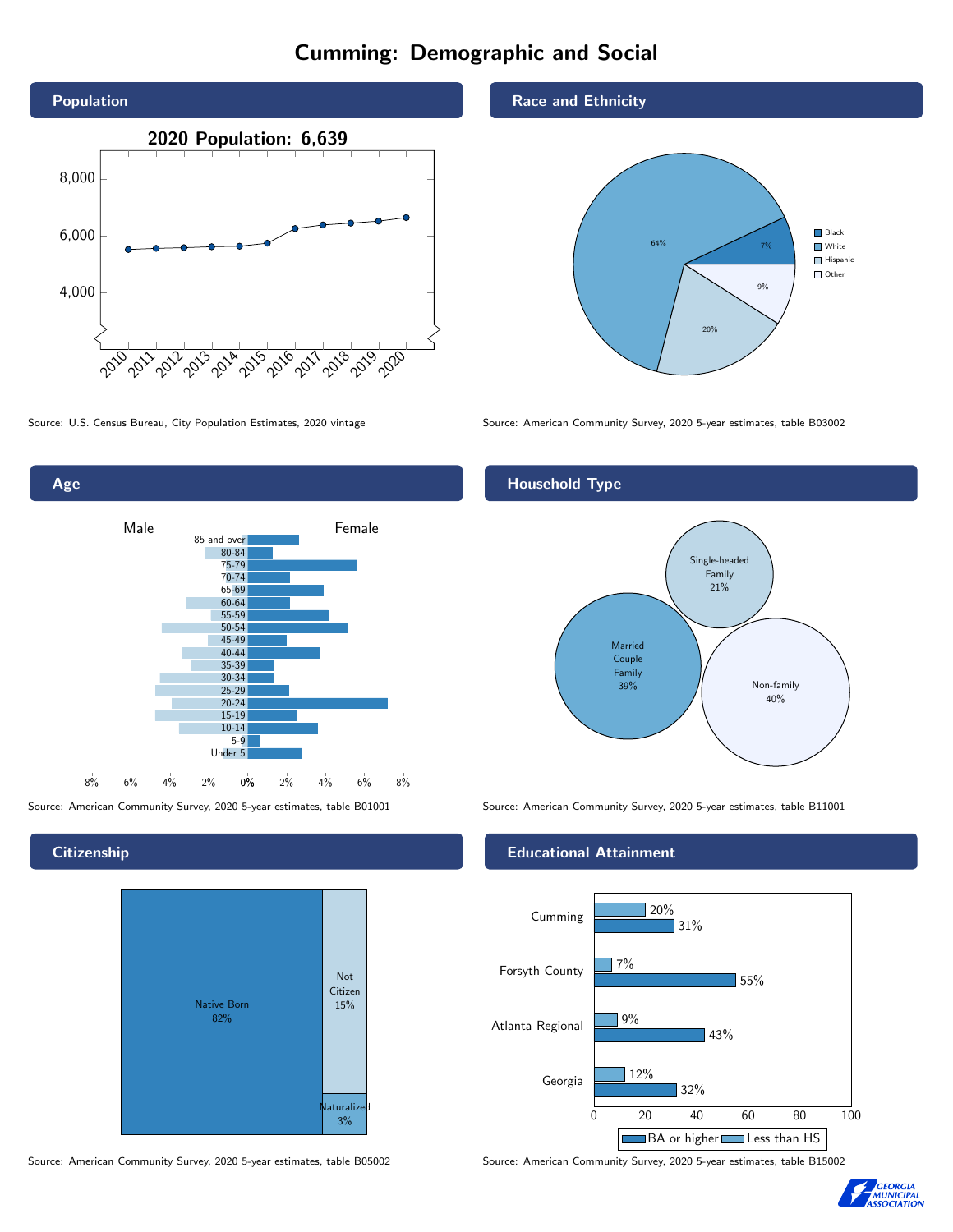# Cumming: Economic



Source: American Community Survey, 2020 5-year estimates, table B23001 Note: Unemployment rate is based upon the civilian labor force.



Source: American Community Survey, 2020 5-year estimates, tables B19013 and B19025 Source: American Community Survey, 2020 5-year estimates, table B17010



Source: American Community Survey, 2020 5-year estimates, table B28002 Source: American Community Survey, 2020 5-year estimates, table B18135

### Industry

| Agriculture, forestry, fishing and hunting, and mining      | $1\%$ |
|-------------------------------------------------------------|-------|
| Construction                                                | 13%   |
| Manufacturing                                               | 8%    |
| <b>Wholesale Trade</b>                                      | $1\%$ |
| Retail Trade                                                | 13%   |
| Transportation and warehousing, and utilities               | 8%    |
| Information                                                 | 2%    |
| Finance and insurance, real estate, rental, leasing         | 5%    |
| Professional, scientific, mgt, administrative, waste mgt    | 13%   |
| Educational services, and health care and social assistance | 15%   |
| Arts, entertainment, recreation, accommodation, food        | 14%   |
| service                                                     |       |
| Other services, except public administration                | $8\%$ |
| Public administration                                       | $0\%$ |

Source: American Community Survey, 2020 5-year estimates, table C24030

### Poverty



#### Health Insurance